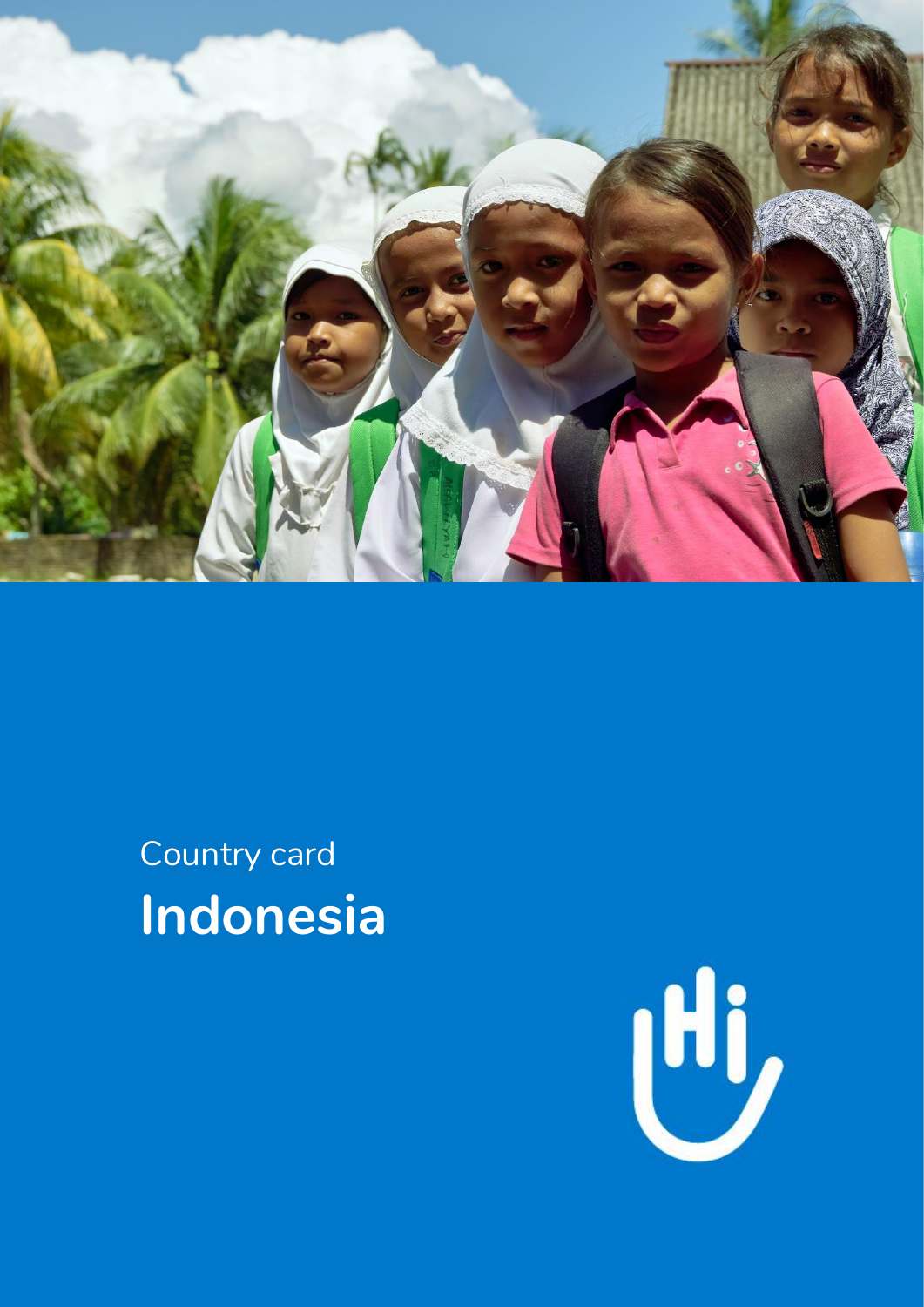# **General data of the country**

### **a. General data**

| Country <sup>1</sup>                         | <b>Indonesia</b> | <b>Neighboring country</b><br>(Philippines) | <b>France</b> |
|----------------------------------------------|------------------|---------------------------------------------|---------------|
| Population                                   | 273.523.621      | 109.581.085                                 | 67.391.582    |
| <b>IHDI</b>                                  | 0.72             | 0.72                                        | 0.90          |
| <b>Maternal</b><br>mortality                 | 177              | 121                                         | 8             |
| <b>Gender</b><br><b>Development</b><br>Index | 0.940            | 1.007                                       | 0.987         |
| Population<br>under HCR<br>mandate           | 10.793           | 642                                         | 368,352       |
| <b>INFORM</b><br>index                       | 4.8              | 5.3                                         | 2.2           |
| <b>Fragile State</b><br>Index                | 67.85            | 81                                          | 30.48         |
| <b>GINI Index</b>                            | 37.8             | 44.4                                        | 31.6          |
| <b>Public Social</b><br>Protection           | 1.1              | 2.2                                         | 31.7          |

### **b. Humanitarian law instruments ratified by the country**

| Humanitarian law instruments                                | <b>Status</b>        |
|-------------------------------------------------------------|----------------------|
| Mine Ban Treaty                                             | Ratified 29-Dec-2006 |
| <b>Convention on Cluster Munitions</b>                      | Signed 03-Dec-2008   |
| UN Convention on the Rights of Persons<br>with Disabilities | Ratified 30-Nov-2011 |

 $\overline{a}$ <sup>1</sup> [https://hinside.hi.org/intranet/jcms/pl1\\_2540344/fr/2020-update-country-indicators-2ndary-data-/-donnees-secondaires](https://hinside.hi.org/intranet/jcms/pl1_2540344/fr/2020-update-country-indicators-2ndary-data-/-donnees-secondaires-mises-a-jour)[mises-a-jour](https://hinside.hi.org/intranet/jcms/pl1_2540344/fr/2020-update-country-indicators-2ndary-data-/-donnees-secondaires-mises-a-jour)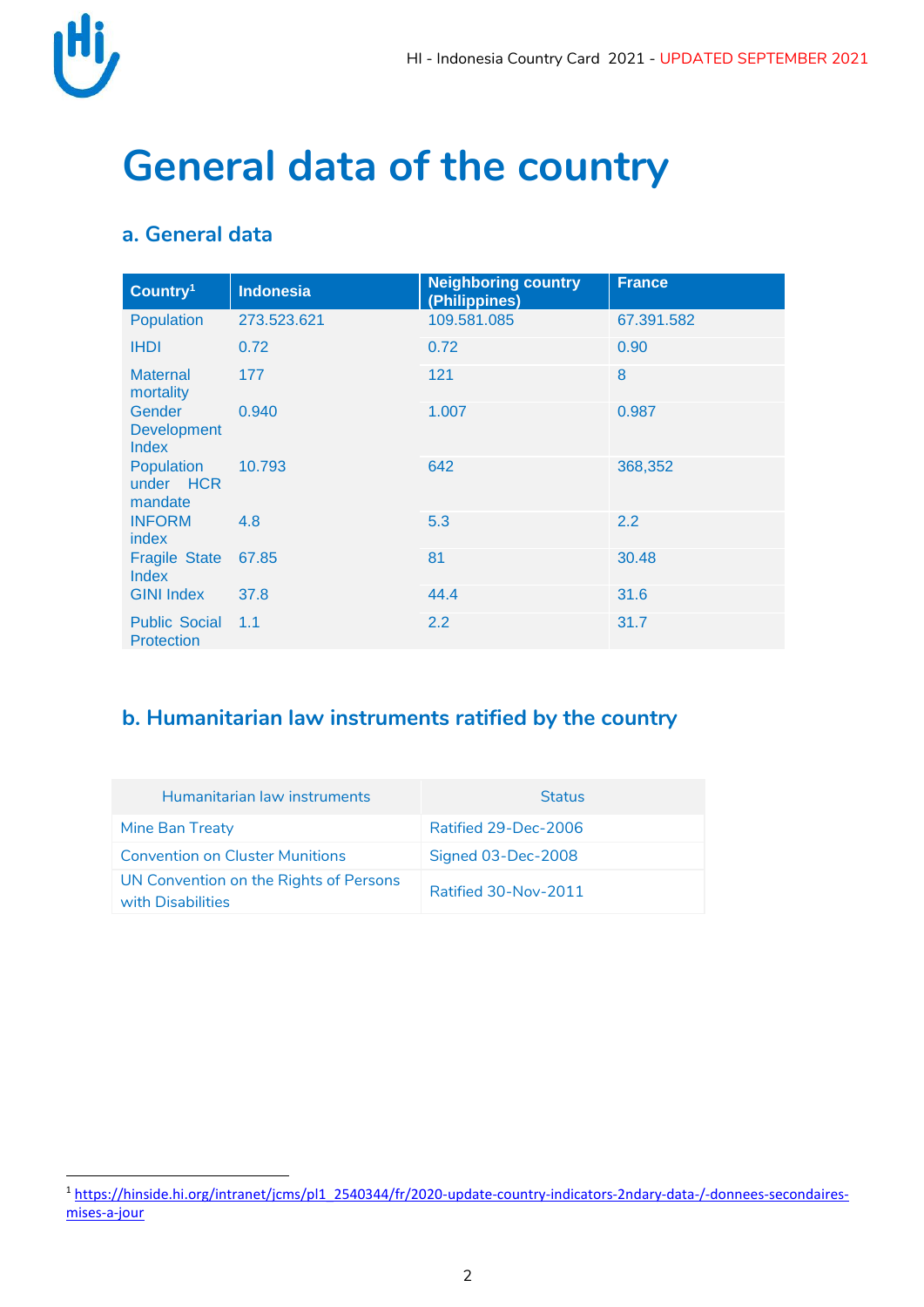



### **c. Geopolitical analysis**

#### 1. **Social/cultural/demographic elements**

Indonesia is a very diverse country with around 300 native ethnic groups and 719 languages and dialects.<sup>2</sup> The Javanese culture is the most frequently found across the nation due to the transmigration policy. However, 56% of the population lives on the island of Java, the world's most populous island.<sup>3</sup>

#### 2. **Political Scenario**

Indonesia is a republic with a presidential system. The power is concentrated in the central government with delegation down to provincial and district/city levels to create their own regulations as long as it is not conflicting with the national regulation. Since 1999 Indonesia has a multi-party system. The head of state is the president and is elected directly by the people since 2004. The current president is Joko Widodo (Jokowi), who was first elected in 2014 and got reelected again as President of Indonesia in the 2019 until 2024; which will be the last term for Jokowi. In terms of handling of Covid-19 pandemic, initially there have been some critics and lack of trust towards the policies of the government. However, the recent decent handling of  $3<sup>rd</sup>$ wave of Covid-19 in July 2021 restored the trust and made neighboring countries envious of how Indonesia was able to manage it swiftly.

#### 3. **Economic elements**

Indonesia has the largest economy in Southeast Asia and is a member of the G-20. After 1998 economic and social crisis, the economy has recovered and growth has accelerated to over 4–6% in recent years. In 2016, Indonesia's debt to GDP ratio was 31.4%<sup>4</sup>. Agriculture remains a key sector but Indonesia cannot rely on oil anymore, and has been a net oil importer. Indonesia has cut the poverty rate to more than half since 1999 to 9.8% in 2020. However, the good economic growth is hampered by corruption at various levels. The government has enacted some programs which should reduce corruption such as the Corruption Eradication Commission Establishment.

 $\overline{a}$ 

<sup>2</sup> <https://www.ethnologue.com/country/ID>

<sup>3</sup> 2020 Census of Indonesia - https://www.bps.go.id/website/materi\_ind/materiBrsInd-20210121151046.pdf

<sup>4</sup> World Ban[k https://data.worldbank.org/indicator/GC.DOD.TOTL.GD.ZS?locations=ID&view=chart](https://data.worldbank.org/indicator/GC.DOD.TOTL.GD.ZS?locations=ID&view=chart)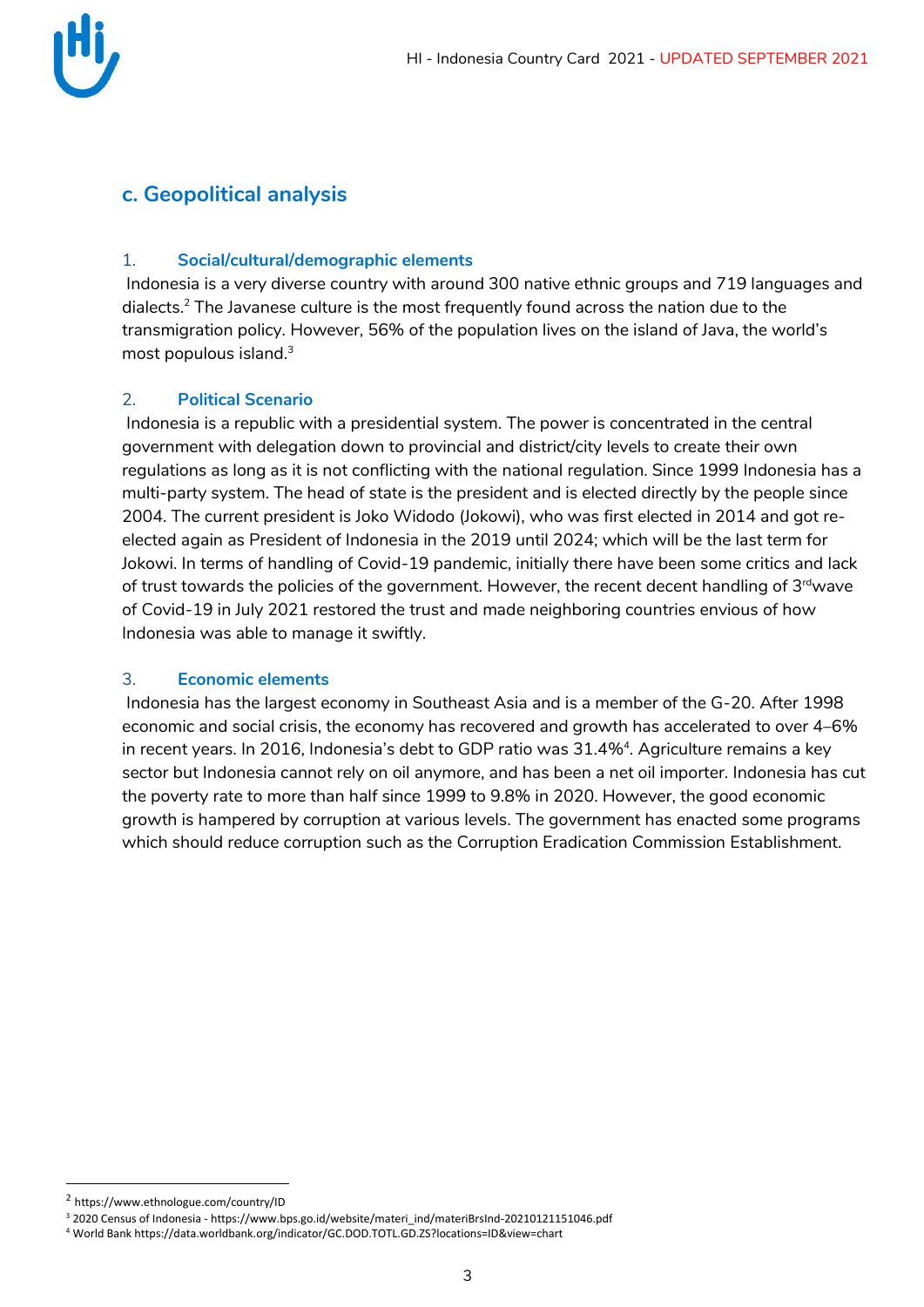

# **Summary of HI presence in the country**

HI started its activities in Indonesia in January 2005, just after the earthquake and tsunami which devastated Aceh Province in December 2004. Initially HI's program focused on post-emergency programs and rehabilitation, following the earthquake and tsunami in Aceh, and continued with livelihood, advocacy and inclusion. The program then expanded to other areas mainly around Yogyakarta, and the country office then moved to Yogyakarta in 2005 until now. In 2012, HI opened an office in Timor-Leste and became a regional program, which later became a bigger Philippines, Indonesia & Timor-Leste in 2017. In 2019, HI had to close Timor-Leste office.

National level programs in Indonesia have included the support towards ratification of the Convention on the Rights of Persons with Disabilities (UNCRPD) in 2011, and development and education of local prosthetic and orthotics services until 2008. The program also responded to major disasters i.e. the earthquake and tsunami in Padang in 2008, Merapi eruption in 2010, earthquake tsunami 2018 in Central Sulawesi, COVID-19 pandemic in 2020 - 2022 and some smaller responses. After 2012, the program moved towards Disabled People's Organisations (DPOs) capacity building and promotion of cooperation between Civil Society Organisations (including DPOs), Disaster Risk Reduction, inclusive local development, livelihood, education and health. In 2021 HI starts its phasing out as INGO from Indonesia which planned to be concluded by  $1<sup>st</sup>$  quarter of 2022.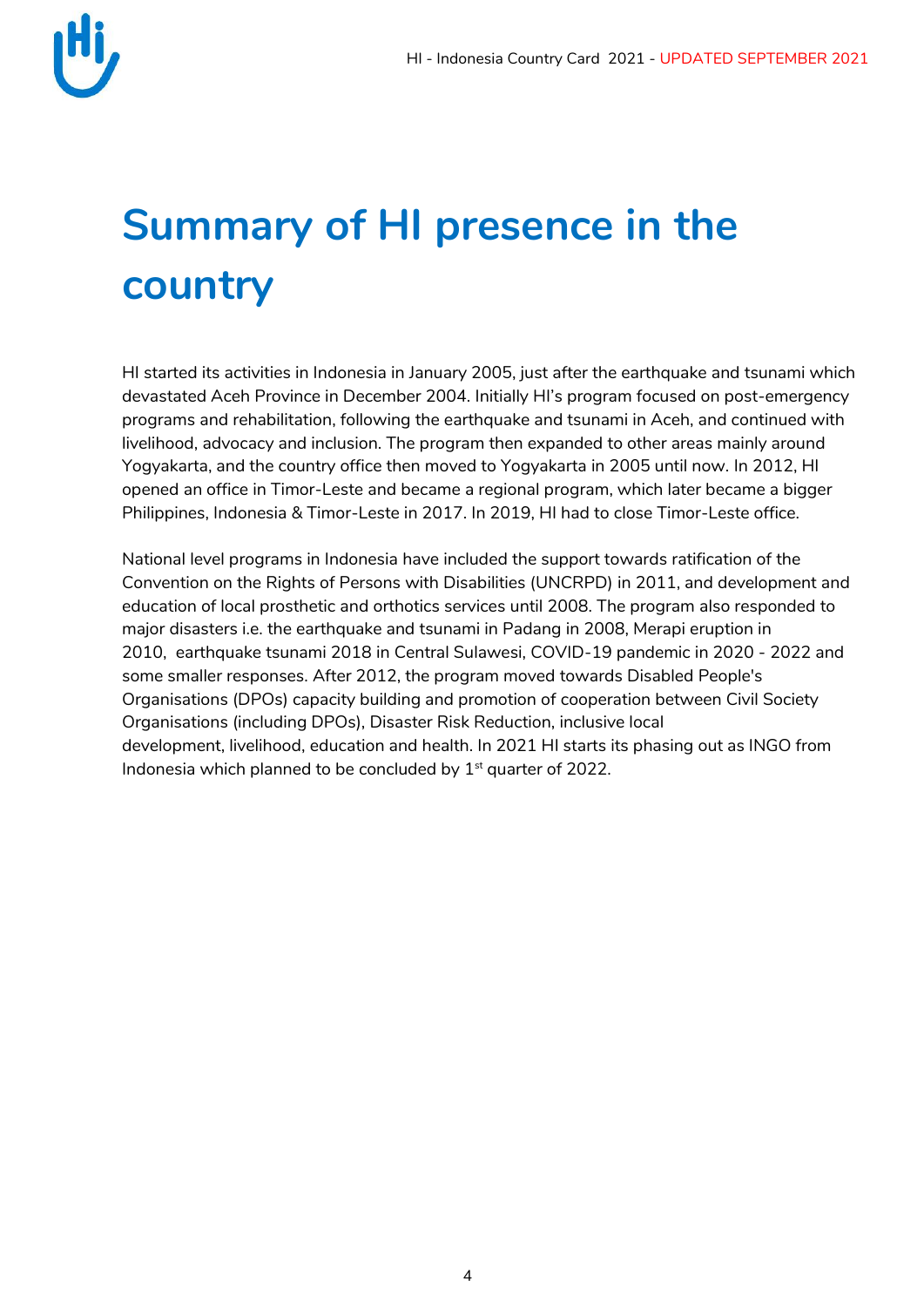## **HI Team and intervention areas**

#### **The HI Indonesia program has 20 staff members**

### Indonesia

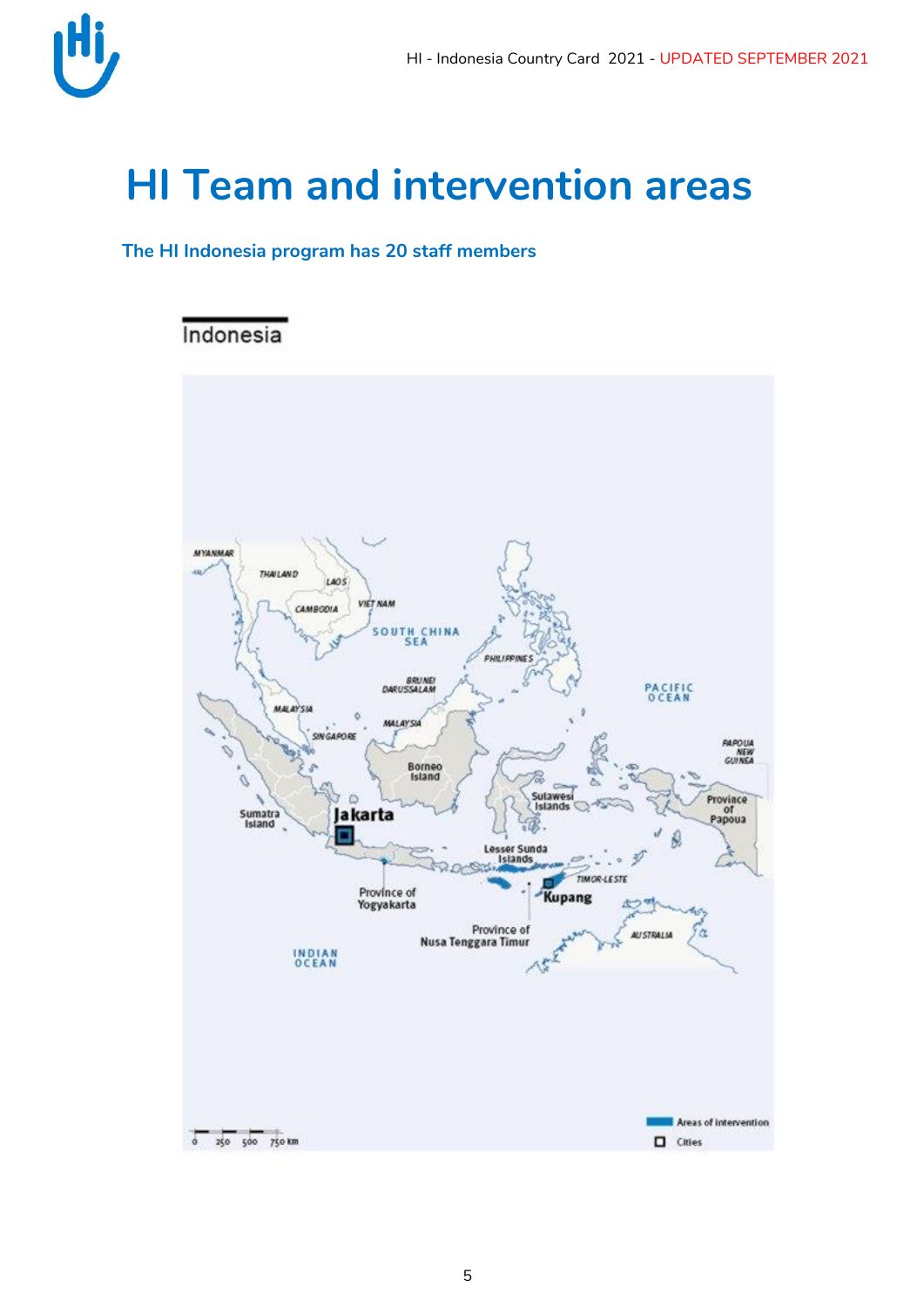

## **Overview on ongoing projects**

Sectors of services where HI conducts projects and focus on beneficiaries and operational partnerships

| <b>Main sectors</b><br>of<br>intervention          | Objective of project in this<br>sector                                                                                                                                                                                                                                                                                           | <b>Main activities</b>                                                                                                                                                                                                                                                                                                                               | <b>Beneficiaries</b>                                                                                                          | <b>Final beneficiaries</b>                                                                                  | <b>Partners</b>                         | <b>Location</b>                                                                                                            | <b>Dates of</b><br>beginning<br>and end of<br>the project<br>and Donors<br>funding it                     |
|----------------------------------------------------|----------------------------------------------------------------------------------------------------------------------------------------------------------------------------------------------------------------------------------------------------------------------------------------------------------------------------------|------------------------------------------------------------------------------------------------------------------------------------------------------------------------------------------------------------------------------------------------------------------------------------------------------------------------------------------------------|-------------------------------------------------------------------------------------------------------------------------------|-------------------------------------------------------------------------------------------------------------|-----------------------------------------|----------------------------------------------------------------------------------------------------------------------------|-----------------------------------------------------------------------------------------------------------|
| <b>Social</b><br>Inclusion -<br><b>Livelihoods</b> | <b>BISEG</b><br>Better access for the most<br>vulnerable groups and<br>people with disabilities, to<br>improved service delivery<br>and socio-economic<br>development across 6<br>districts of Nusa Tenggara<br>Timur, through enhanced<br>participation and cooperation<br>in the local economic<br>development plans processes | <b>Strengthen local Civil</b><br><b>Society Organisations /</b><br><b>Disabled People's</b><br><b>Organisations (CSOs /</b><br>DPOs), local authority,<br>economic service<br>providers, and vulnerable<br>people on participation of<br>vulnerable people in local<br>development plans<br>processes and livelihood<br>and access to<br>employment. | CSOs, vulnerable<br>people member of<br>CSOs, local<br>authorities, local<br>business, local<br>economic service<br>providers | - The most vulnerable<br>people<br>- Local CSOs<br>- Local Authorities<br>- Local businesses /<br>employers | Perkumpulan<br><b>Relawan CIS Timor</b> | Alor, Belu,<br>Lembata,<br>Manggarai<br>Barat,<br>Sumba<br><b>Barat</b><br>Daya, Rote<br>Ndao in<br><b>NTT</b><br>Province | <b>Funding</b><br>Period:<br>1 May<br>$2018 - 31$<br>December<br>2021<br>Donor:<br>$EU -$<br><b>DEVCO</b> |
|                                                    | <b>Forward Together (Phase 2)</b><br>To improve access to<br>employment and                                                                                                                                                                                                                                                      | Personalized support: life<br>skills training, financial<br>literacy training, job                                                                                                                                                                                                                                                                   | Youth with<br>disabilities                                                                                                    | 1,000 youth with<br>disabilities (3<br>countries)                                                           | <b>TBD</b>                              | <b>TBD</b>                                                                                                                 | Funding<br>Period:<br>1 Sept                                                                              |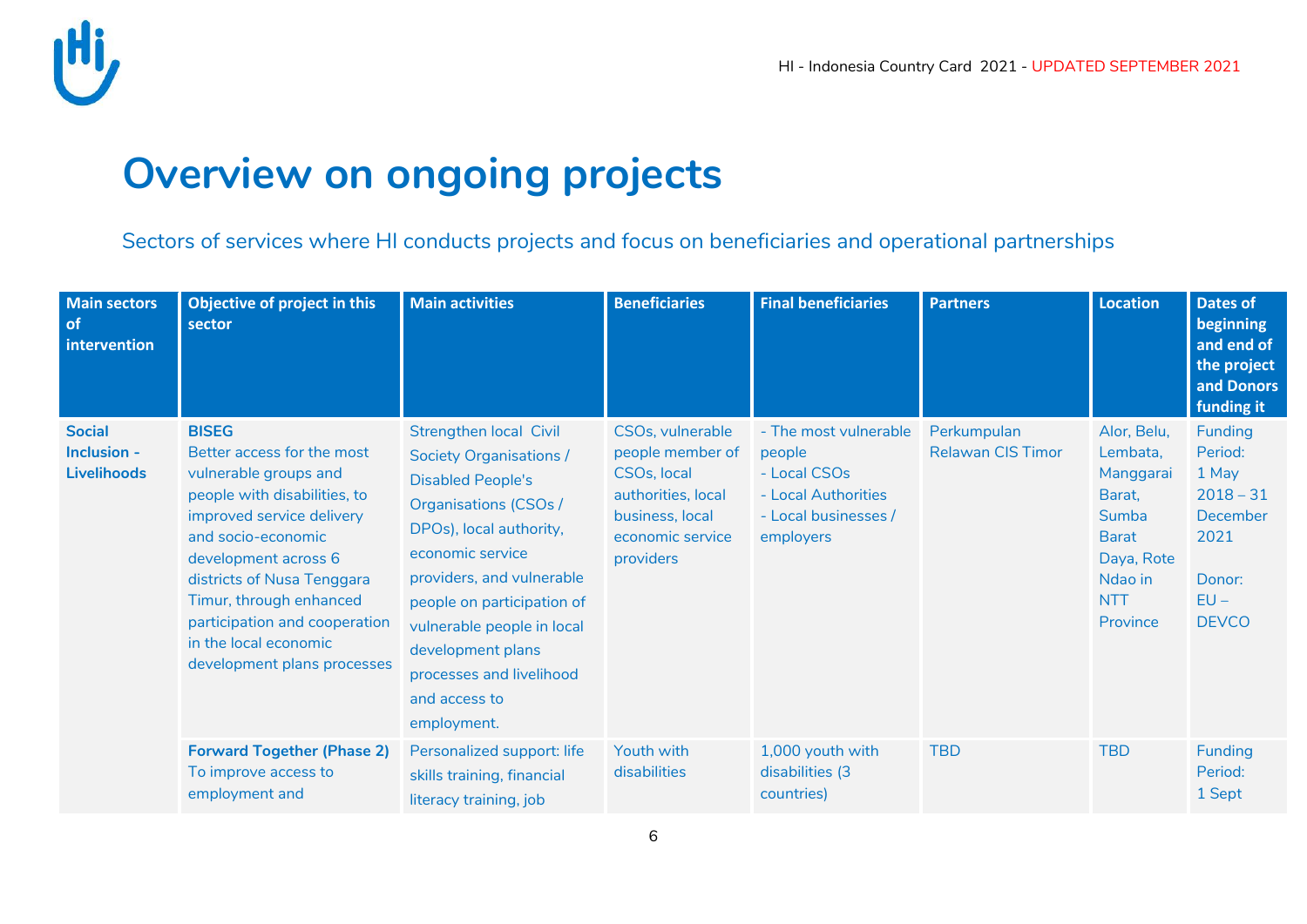|                                                                              | entrepreneurship<br>opportunities for youth with<br>disabilities in Indonesia,<br>Philippines, Vietnam                                                                                                                                                                                                                               | coaching, disability<br>awareness training;<br>Microenterprise<br>development: business<br>training, business<br>planning, provision of seed<br>capital, business forum;<br>Inclusive employment:<br>Assessment on disability-<br>inclusion, disability-<br>sensitivity training for<br>companies, training on<br>inclusive recruitment and<br>talent acquisition, training<br>on accommodation and<br>accessibility, accessibility<br>audits. |                                                                                                                                                                                                                      |                                                    |                                                                     |                                                                                                                                                              | $2021 - 31$<br>August<br>2024<br>Donor:<br><b>FWD</b><br>Insurance                                   |
|------------------------------------------------------------------------------|--------------------------------------------------------------------------------------------------------------------------------------------------------------------------------------------------------------------------------------------------------------------------------------------------------------------------------------|------------------------------------------------------------------------------------------------------------------------------------------------------------------------------------------------------------------------------------------------------------------------------------------------------------------------------------------------------------------------------------------------------------------------------------------------|----------------------------------------------------------------------------------------------------------------------------------------------------------------------------------------------------------------------|----------------------------------------------------|---------------------------------------------------------------------|--------------------------------------------------------------------------------------------------------------------------------------------------------------|------------------------------------------------------------------------------------------------------|
| <b>Health and</b><br>prevention -<br><b>Acute or</b><br>chronic<br>pandemics | I AM SAFE - Covid-19<br><b>Response &amp; Recovery</b><br>To protect lives, alleviate<br>suffering, and build resilience<br>of the most vulnerable<br>communities and persons at<br>heightened risk of being<br>affected by COVID-19 by<br>improving access to inclusive<br>multi-sectoral assistance,<br>services, and information. | Help contain the spread of<br>the COVID-19 pandemic<br>through provision of<br>inclusive risk<br>communication, hygiene<br>promotion, and personal<br>protective equipment.<br>Mitigate immediate impact<br>on well-being of<br>vulnerable persons                                                                                                                                                                                             | Vulnerable<br>persons and<br>vulnerable<br>households<br><b>Health front-liners</b><br>humanitarian<br>organizations,<br>CSO <sub>s</sub> ,<br>organizations of<br>persons with<br>disabilities,<br>local government | Vulnerable persons<br>and vulnerable<br>households | Perkumpulan<br>Relawan CIS Timor,<br>Perkumpulan SIGAB<br>Indonesia | Yogyakarta<br>city,<br>Sleman<br>and<br>Gunungkid<br>ul districts<br>in DIY<br>province;<br><b>Kupang</b><br>City and<br><b>Kupang</b><br><b>District in</b> | <b>Funding</b><br>Period:<br>15 July<br>$2020 - 14$<br>February<br>2022<br>Donor:<br><b>EU DEVCO</b> |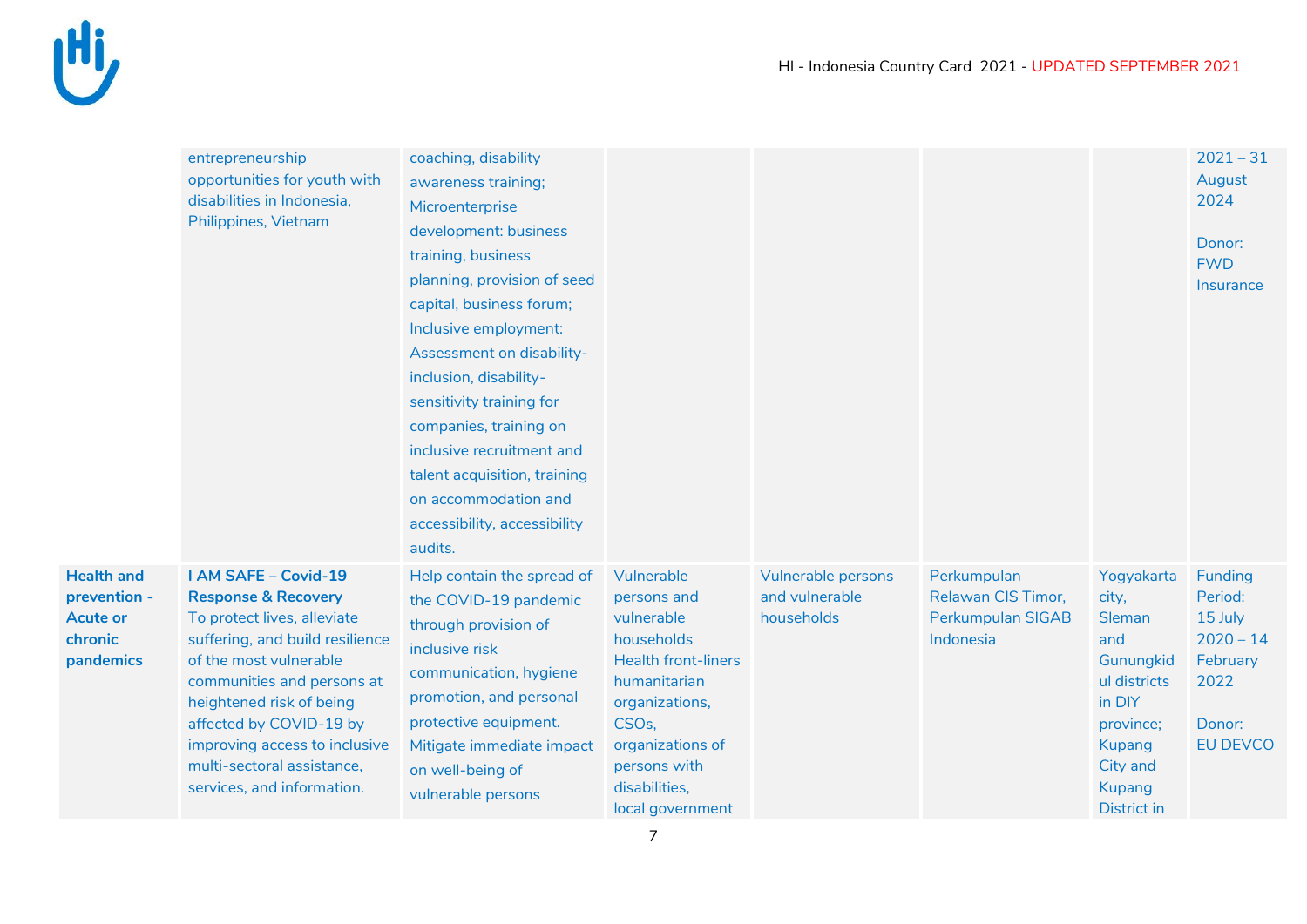

| Province;<br>support, health referrals,<br>Jakarta for<br>and unconditional cash<br>national<br>assistance to meet basic<br>level<br>life-saving needs.<br>activities<br>Stimulate socio-economic<br>recovery and improve<br>resilience of COVID19-<br>affected individuals and<br>households through<br>inclusive livelihood support<br>and resilience building.<br>Promote inclusive<br>emergency and early-<br>recovery response by<br>humanitarian actors, civil<br>society organizations, and<br>national and local | through psychosocial | units |  | <b>NTT</b> |  |
|--------------------------------------------------------------------------------------------------------------------------------------------------------------------------------------------------------------------------------------------------------------------------------------------------------------------------------------------------------------------------------------------------------------------------------------------------------------------------------------------------------------------------|----------------------|-------|--|------------|--|
|                                                                                                                                                                                                                                                                                                                                                                                                                                                                                                                          |                      |       |  |            |  |
|                                                                                                                                                                                                                                                                                                                                                                                                                                                                                                                          |                      |       |  |            |  |
|                                                                                                                                                                                                                                                                                                                                                                                                                                                                                                                          |                      |       |  |            |  |
|                                                                                                                                                                                                                                                                                                                                                                                                                                                                                                                          |                      |       |  |            |  |
|                                                                                                                                                                                                                                                                                                                                                                                                                                                                                                                          |                      |       |  |            |  |
|                                                                                                                                                                                                                                                                                                                                                                                                                                                                                                                          |                      |       |  |            |  |
|                                                                                                                                                                                                                                                                                                                                                                                                                                                                                                                          |                      |       |  |            |  |
|                                                                                                                                                                                                                                                                                                                                                                                                                                                                                                                          |                      |       |  |            |  |
|                                                                                                                                                                                                                                                                                                                                                                                                                                                                                                                          |                      |       |  |            |  |
|                                                                                                                                                                                                                                                                                                                                                                                                                                                                                                                          |                      |       |  |            |  |
|                                                                                                                                                                                                                                                                                                                                                                                                                                                                                                                          |                      |       |  |            |  |
|                                                                                                                                                                                                                                                                                                                                                                                                                                                                                                                          |                      |       |  |            |  |
|                                                                                                                                                                                                                                                                                                                                                                                                                                                                                                                          |                      |       |  |            |  |
|                                                                                                                                                                                                                                                                                                                                                                                                                                                                                                                          |                      |       |  |            |  |
|                                                                                                                                                                                                                                                                                                                                                                                                                                                                                                                          |                      |       |  |            |  |
|                                                                                                                                                                                                                                                                                                                                                                                                                                                                                                                          |                      |       |  |            |  |
|                                                                                                                                                                                                                                                                                                                                                                                                                                                                                                                          |                      |       |  |            |  |
|                                                                                                                                                                                                                                                                                                                                                                                                                                                                                                                          | government units.    |       |  |            |  |